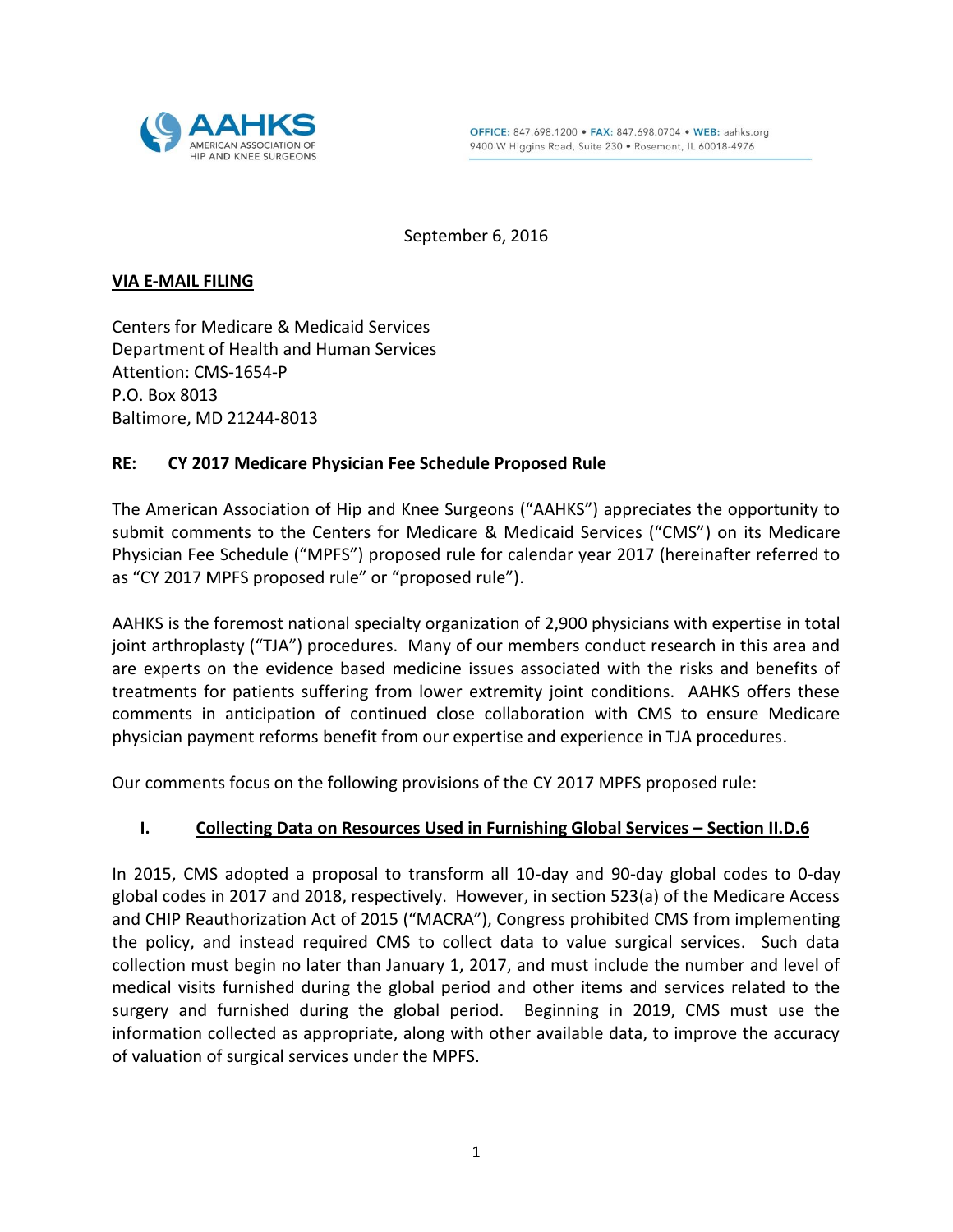For 2017, CMS proposes a three-pronged approach for data collection related to the volume and costs of the resources typically used in pre- and post-operative care in order to accurately value the 4,200 codes with a 10-day or 90-day global period. The proposed three-pronged approach includes:

- (1) Claims-based reporting about the number and level of pre- and post-operative visits furnished for 10-day and 90-day global services.
- (2) A survey of a representative sample of practitioners about the activities involved in and the resources used in providing a number of pre- and post-operative visits during a specified, recent period of time, such as two weeks.
- (3) A more in-depth study, including direct observation of the pre- and post-operative care delivered in a small number of sites, including some accountable care organizations ("ACOs").

*AAHKS Comments***:** Section 523 of MACRA adds a new paragraph (8) to Section 1848(c) of the Social Security Act. The new statutory language in Section  $1848(c)(8)(B)(i)$  states that "the Secretary shall through rulemaking develop and implement a process to gather, from a representative sample of physicians, beginning not later than January 1, 2017, information needed to value surgical services." CMS's proposal to require reporting from all physicians who furnish services subject to the 10-day and 90-day global periods exceeds Congress's mandate for the agency to collect information "from a representative sample of physicians." Requiring all such physicians to report a new set of codes to document the type, level and number of preand post-operative visits furnished during the global period, for each 10-minute increment of service provided, for every global surgery procedure is unduly burdensome to surgical practices and to CMS itself. On top of that, CMS also proposes to survey "a large, representative and random sample of practitioners and their clinical staff" who bill for 10-day and 90-day global surgery procedures, thereby adding another layer of administrative burden on these surgical practices subject to the extra survey.

The global period is an important concept for orthopaedic surgical procedures, encouraging appropriate follow-up care, providing a settled bundled payment structure for surgeons, and ensuring co-payment certainty for patients. In fact, the concept of a bundle of follow-up services that are typically associated with surgery is one of the reasons major orthopaedic procedures such as TJA procedures have been featured in the earliest bundled payment initiatives, including the Bundled Payments for Care Improvement ("BPCI") Initiative and the Comprehensive Care for Joint Replacement ("CJR") Model.

Post-operative hospital and office visit resources are currently part of the Relative Value Scale Update Committee ("RUC") valuation process. Accordingly, CMS should address concerns about the accuracy of post-surgical visit assumptions for particular procedures by working with impacted specialty societies and undertaking reviews of those procedures using the existing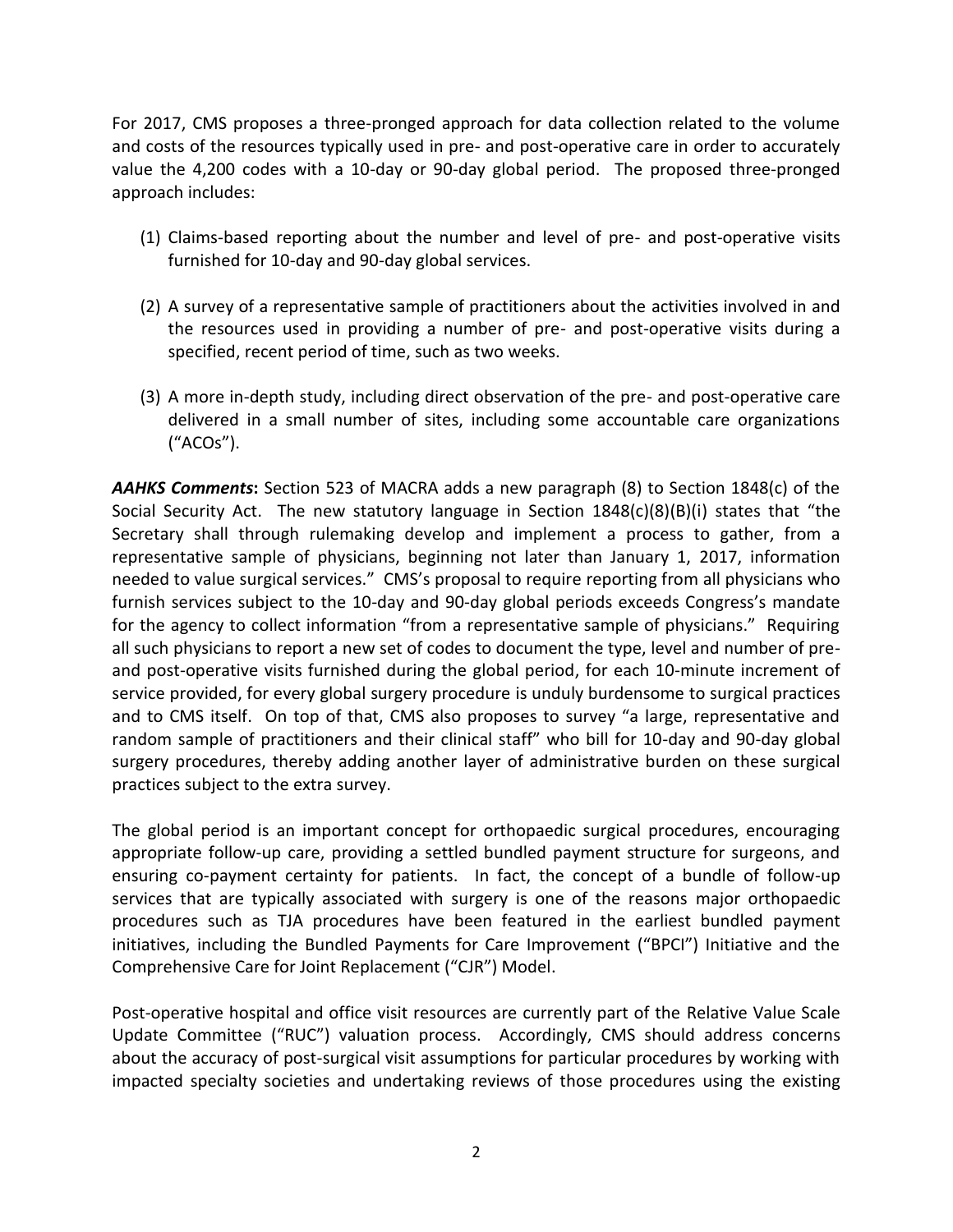review framework, rather than creating an overly burdensome new coding structure for reporting such information for every global surgery procedure.

# **II. Improving Payment Accuracy for Primary Care, Care Management Services, and Patient-Centered Services – Section II.E.**

CMS is proposing a number of changes to coding and payment policies to improve how Medicare pays for services provided by primary care physicians and other practitioners for patients with multiple chronic conditions, mental and behavioral health issues, as well as cognitive impairment or mobility-related impairments.

*AAHKS Comment***:** We support CMS's efforts to recognize and pay for the care coordination and management activities that physicians engage in for complex patients. CMS should consider broadening coverage of and payment for alternative means of physician follow-up with surgical patients, such as allowing physicians to bill for all post-surgical telephone consultations, postoperative check ins, and clinical care-related email communication with patients.

# **III. Appropriate Use Criteria for Advanced Diagnostic Imaging Services – Section III.C.**

Section 218(b) of PAMA requires CMS to establish a program to promote the use of appropriate use criteria ("AUC") for advanced diagnostic imaging services. In the 2016 MPFS final rule, CMS specified how applicable AUC will be identified through provider-led entities ("PLEs") that become qualified by CMS to develop, modify or endorse AUC. In the 2017 MPFS proposed rule, CMS outlines requirements and processes for specification of qualified clinical decision support mechanisms ("CDSMs") under the Medicare AUC program; the initial list of priority clinical areas; and exceptions to the requirement that ordering professionals consult specified applicable AUC when ordering applicable imaging services.

# *AAHKS Comments***:**

CMS proposes a list of priority clinical areas that may be used in the determination of outlier ordering professionals in future phases of the Medicare AUC program. The following clinical groupings identified as priority clinical areas account for roughly 40 percent of Part B advanced diagnostic imaging services paid for by Medicare in 2014:

- Chest pain (including angina, suspected myocardial infarction, and suspected pulmonary embolism)
- Abdominal pain (any locations and flank pain)
- Headache, traumatic and non-traumatic
- Low back pain
- Suspected stroke
- Altered mental status
- Cancer of the lung (primary or metastic, suspected or diagnosed)